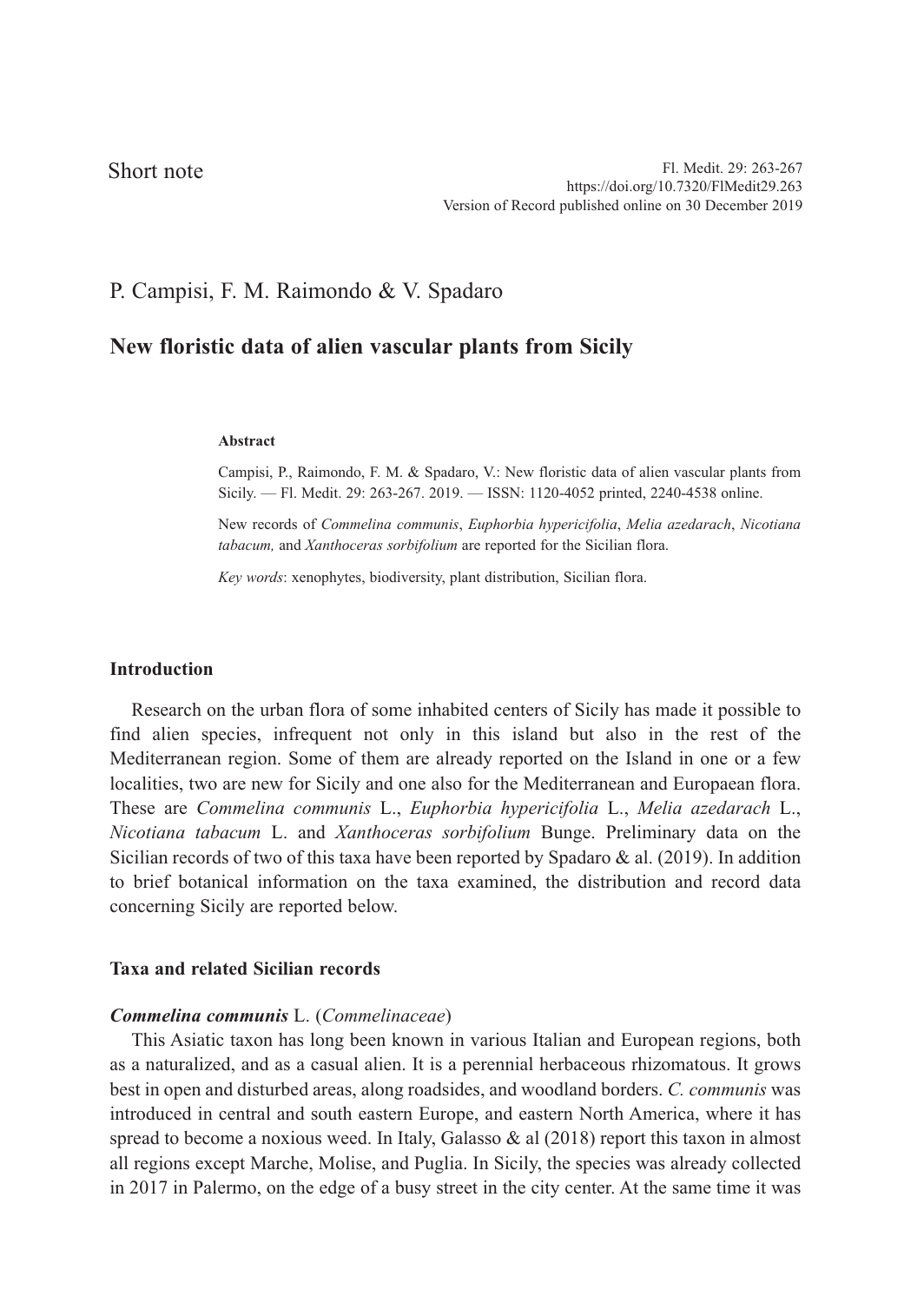observed spontaneous in areas uncultivated within the Botanical Garden. This Sicilian record have been announced by Spadaro & al. (2019).

*Specimens*: Sicily, Palermo, via Nunzio Morello on the corner with via Ariosto, at the roadside, ca. 35 m a.s.l., 25.06.2017, *Spadaro* (PAL, PAL-Gr, FI); Sicily, Palermo, Botanical Garden, uncultivated space, ca. 10 m a.s.l., 12.08. 2017, *Raimondo* (PAL, PAL-Gr, FI).

#### *Euphorbia hypericifolia* L. (*Euphorbiaceae*)

Camaephyte native to the tropical and subtropical New World (i.e. USA, Mexico, Central and South America), it is also widespread in different countries on various continents (i.e. Africa, Europe, Asia). Sciandrello & al. (2016) report for the first time *E. hypericifolia* in Italy, near Taormina (Sicily). They also report the distribution data known from the literature, according to which the species is present in Singapore and Taiwan, in Egypt, Israel, Belgium, Spain, Canary Islands, and Greece (Peloponnese). After Sciandrello & al (2016), a second Sicilian locality of *E. hypericifolia* is reported in Sicily in Palermo (Spadaro & Raimondo 2018). Recently, its presence was ascertained in various sites within and on the outskirts of the inhabited center: particularly in the city of Catania, Trapani, and Marinella di Selinunte (Castelvetrano).

*Specimens*: Sicily, Castelvetrano, in Marinella di Selinunte village, ruderal environment, ca. 10 m a.s.l., 14.07.2018, *Raimondo* (PAL, PAL-Gr, FI,); Sicily, Trapani, to the edge of the square of the train station, ca. 10 m a.s.l., 11.07.2019, *Raimondo* (PAL, PAL-Gr, FI); Sicily: Catania, flower beds in the square Giovanni Verga, ca. 25 m a.s.l., 11.07.2019, *Raimondo* (PAL, PAL-Gr, FI).

## *Melia azedarach* L. (*Meliaceae*)

Tree, native to southern Asia (Yulianti & al., 2011), is cultivated for ornamental purposes in various countries where it has also partly spontaneously grown. In Italy Galasso  $\&$  al. (2018) record it in various regions including Sicily where it had been reported by Di Martino and Perrone (1962) among the species of the arboricolous flora of Palermo, a city in which it has been used extensively in the trees of streets and squares since the 1800s. Unlike its first report, the new record concerns a small uneven population, observed on the northern slopes of Monte Pellegrino where it is found at the edge of the rolling stock, at the base of an escarpment facing East. Recently for the Mediterranean area, Sakhraoui & al. (2019) report the naturalization of *M. azedarach* in Algeria.

*Specimens*: Sicily, Palermo, Monte Pellegrino, East slopes in calcareos soil, ca. 200 m a.s.l., 12.9.2019, *Campisi*, (PAL, PAL-Gr, FI).

## *Nicotiana tabacum* L. (*Solanaceae*)

The species, native to South America and cultivated in numerous countries, is known spontaneously in various regions of the world. In Italy, Galasso  $\&$  al. (2018) report it in the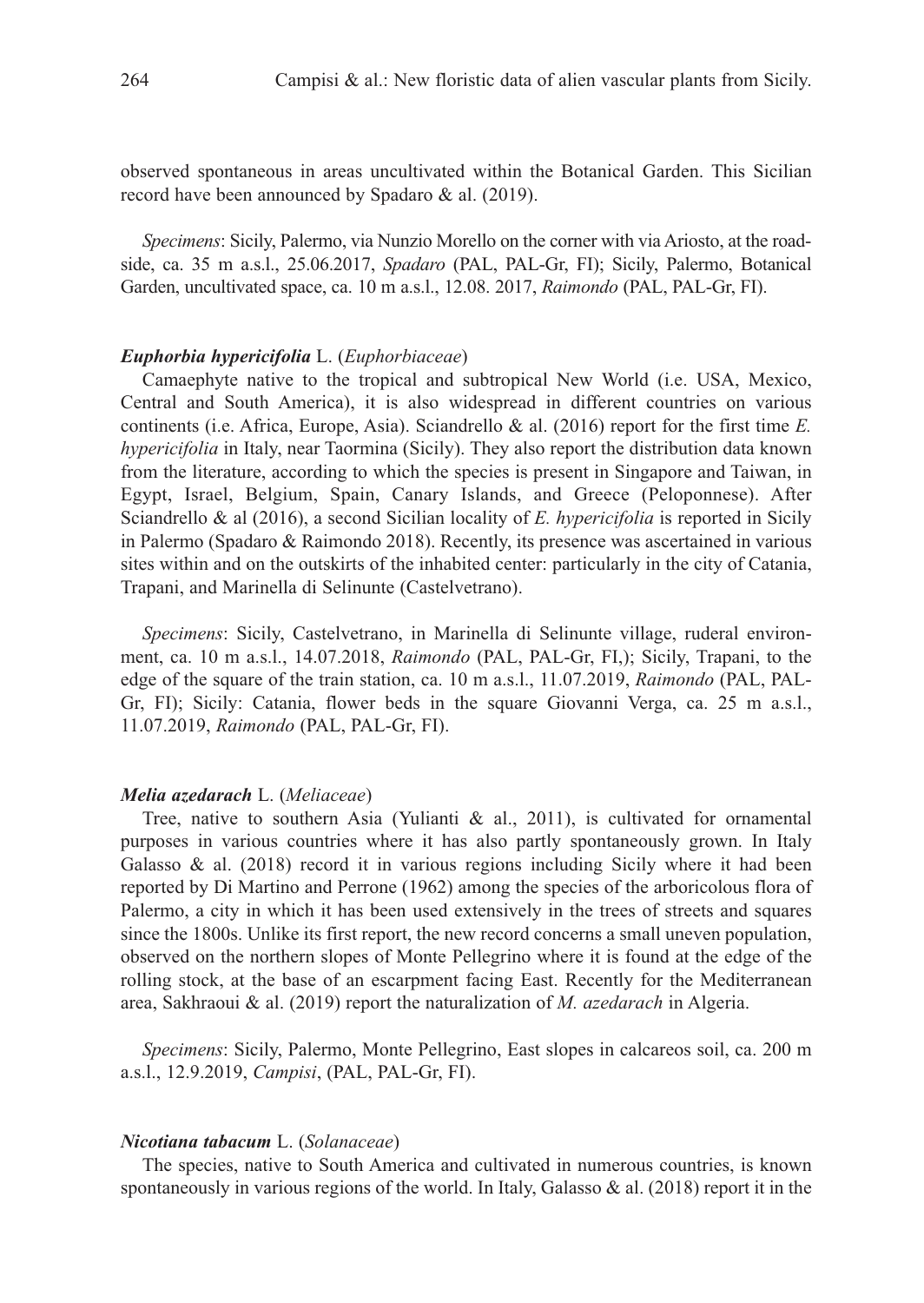north, central and south, including Sicily where the species had been reported in Mazara del Vallo (Dia & Romano 1981). Recently, a rich population was found inside the former geriatric institute, in the inhabited center of the city of Trapani, in nitrified habitat.

A taxonomic study of the exsiccata allows to refer the Sicilian finding to *Nicotiana tabacum* var. *angustifolia* (Mill.) Aiton.

*Specimens*: Sicily, Trapani, nitrified space inside the ex geriatric institute, via Segesta, ca. 10 m a.s.l., 10.8.2018, *Raimondo* (PAL, PAL-Gr, FI).

#### *Xanthoceras sorbifolium* Bunge (*Sapindaceae*) (Fig. 1).

Native to China, this taxon is the only species of its genus. Introduced in some gardens of different countries, including Italy, where it is present in Sicily only. This plant has a shrubby or arborescent habit; alternate, pinnate leaves, with 10-20 lanceolate leaflets, sessile. The flowers are grouped in axillary racemes and have a pentapartite corolla, with white petals showing a small red spot at the base. The fruit is a globose, trilocular capsule, with a hook point, and yellowish when ripe. Each loculus contains 1-2 (-3) showy subspherical seeds, of dark brown colour. One individual is cultivated in the park of Villa Whitaker to Malfitano (Palermo). The site of spontaneization of *X. sorbifolium* is in the same garden where it was introduced, and cultivated. There, the population of this taxon occupies a small uncultivated space. Outside the city of Palermo, to date, there are no reports of this taxon. This record has been announced by Spadaro & al. (2019).

*Specimens*: Sicily, Palermo in the park of Villa Whitaker to Malfitano, in calcareos soil, ca. 35 m a.s.l., 11.8.2018, *Raimondo* (PAL, PAL-Gr, FI).

## **Discussion and Conclusion**

According to Galasso & al. (2018), the exotic vascular flora of Sicily includes 437 taxa. Today it is enriched with two other taxa (*Commelina communis* and *Xanthoceras sorbifolium*). Furthermore, *Nicotiana tabacum* and *Melia azedarach*, previously known from a single locality, respectively in Mazara del Vallo (Trapani) and in Palermo (arboreal habitat), are confirmed: the first in another locality, in the same province, the second always in Palermo but on the soil. On the contrary*, Euphorbia hypericifolia* – recorded near Taormina, in the Messina province (Sciandrello & al. 2017) and then in Palermo (Spadaro & Raimondo 2015) – is now also reported in Catania, Trapani and, in the same province, in Marinella di Selinunte (Castelvetrano). This taxon in Sicily begins to spread into urbanized contexts. It is conceivable for this species a naturalization path that could affects all the coastal towns of the island.

The Sicilian record of *Xanthoceras sorbifolium* represents the first case of spontaneousization reported in the Mediterranean and European geographical context. We can say that today it affects the same site where the species was first introduced and cultivated in Europe for about a century, and there is reason to believe that it will remain an isolated case for a long time.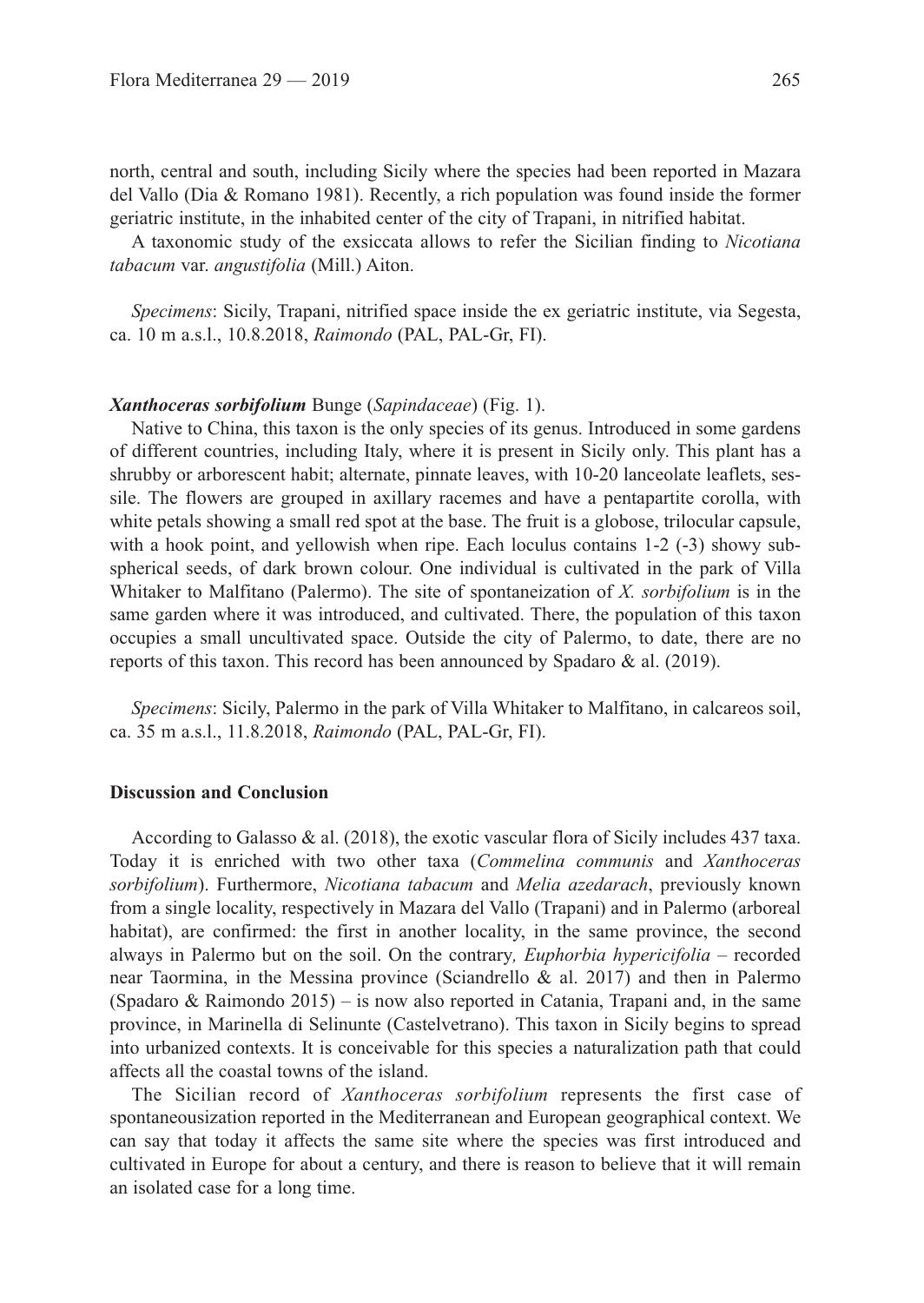

Fig. 1. *Xanthoceras sorbifolium* (Curtis illustration) - Hand-coloured lithograph of *X. sorbifolium* Bunge, after a painting by Matilda Smith (1887), taken from Curtis's Botanical Magazine 113: t. 6923 (from Kew*science,* Plants of the World *online*).